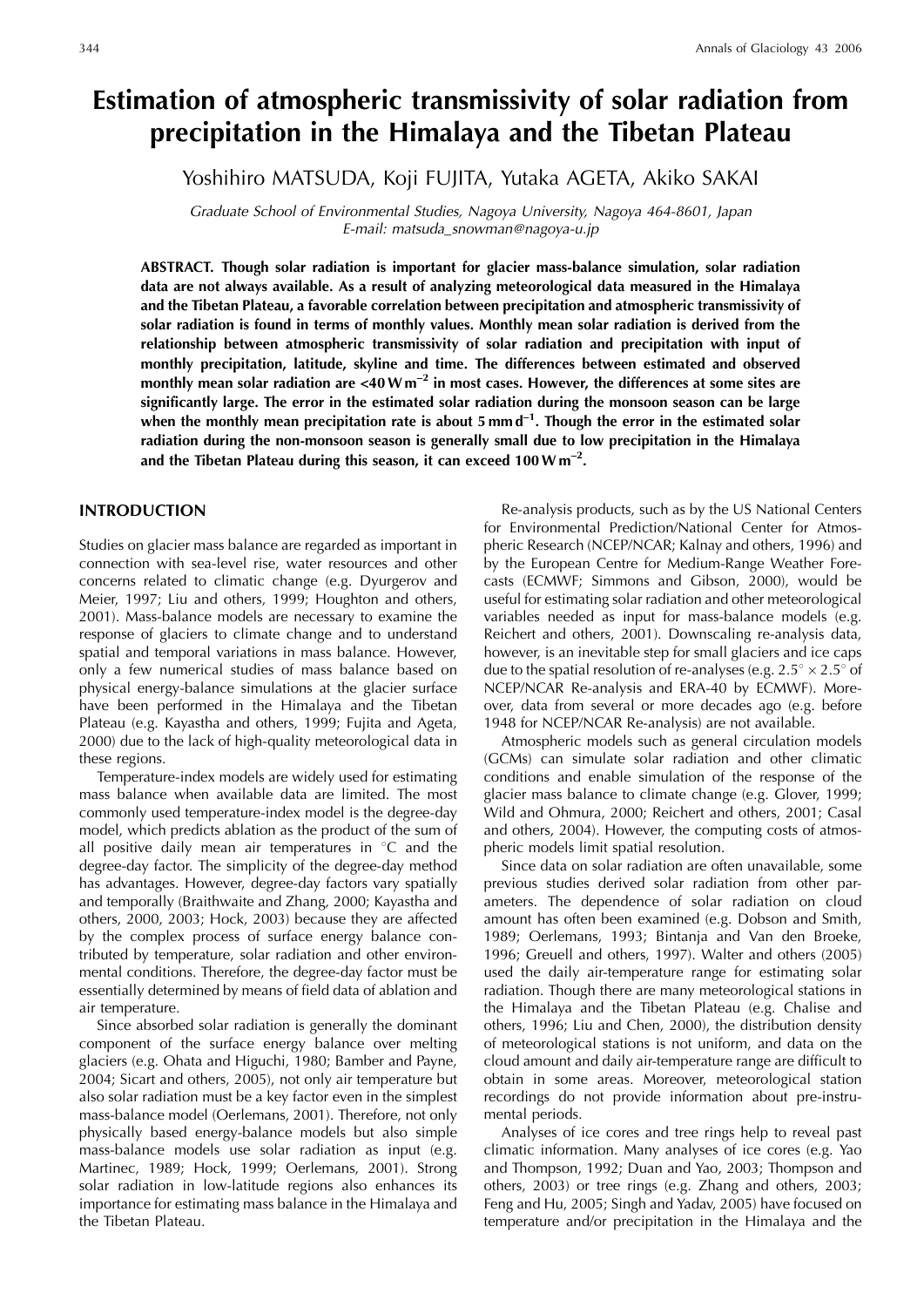

**Fig. 1.** Location map of study area. D, G, J, M, S and X denote  $D105$ ,<sup>1,2</sup> Gaize,<sup>3</sup> July 1st glacier,<sup>4</sup> MS3608,<sup>3</sup> Shiquanhe,<sup>3,5,6</sup> and  $D66<sup>3</sup>$  respectively. EN denotes the area including AX010 glacier,<sup>7</sup> Yala glacier<sup>8</sup> and Lirung glacier.<sup>8</sup> BT denotes the area including Ganju La glacier<sup>9</sup> and Lugge glacier.<sup>9</sup> References are as follows: Ohta and Ageta (1996); <sup>2</sup> Ueno and Ohata (1996); <sup>3</sup> GAME-Tibet (http://monsoon.t.u-tokyo.ac.jp/tibet/); <sup>4</sup>Matsuda and others (2004); <sup>5</sup>Shiobara and Asano (1992); <sup>6</sup>Xu and Haginoya (2001);<br><sup>7</sup>Ageta and others (1980); <sup>8</sup>Euijta and others (1997); <sup>9</sup>Ageta and Ageta and others (1980); <sup>8</sup>Fujita and others (1997); <sup>9</sup>Ageta and Kohshima (2004).

Tibetan Plateau. Indeed, Wang and others (2001) reconstructed past temperature in China from ice-core and treering data, and past accumulation rates estimated from nonmelting ice cores can reveal past precipitation amounts. Other meteorological variables, however, are difficult to quantify reliably by analyses of ice cores or tree rings. If there were a method of estimating solar radiation from precipitation, it would be a useful tool at times when solar radiation cannot be obtained by other methods. Therefore we propose a new approach for deriving the solar radiation from precipitation.

# **APPROACH**

Solar radiation on the terrestrial surface,  $S(W m^{-2})$ , can be expressed as:

$$
S = \tau T S_0,\tag{1}
$$

where  $\tau$  is atmospheric transmissivity of solar radiation, T is topographic effects on transmissivity of solar radiation, and  $S_0$  is solar radiation at the top of the atmosphere (W m<sup>-2</sup>). Since  $S_0$  can be calculated when the latitude of the location and time are given, solar radiation can be estimated if  $\tau$  and T are obtained.

The variable  $\tau$  depends on atmospheric conditions such as cloud amount, cloud optical thickness, absorption by water vapor and other gases, and aerosol extinction. The term causing the largest uncertainty in the estimate of solar radiation is the cloud factor (Bamber and Payne, 2004). As precipitation is closely linked to clouds and is necessary for mass-balance calculations anyway, an examination of the relation between  $\tau$  and precipitation can be meaningful, though it is obvious that precipitation amounts cannot represent instantaneous atmospheric conditions.

The variable  $T$  depends on many factors such as shading and reflections from surrounding slopes, and shading by surrounding mountains is generally the most important factor for the variation of  $S$ . The variable  $S$  can be split into a

**Table 1.** Measurement periods of precipitation and solar radiation. The monsoon season and the non-monsoon season run from May to September and from October to April, respectively

| Measurement site | Measurement<br>period | Number of months |                     |
|------------------|-----------------------|------------------|---------------------|
|                  |                       |                  | Monsoon Non-monsoon |
| D <sub>105</sub> | Jun.-Jul. 1993        | 2                |                     |
| D66              | Jun.-Aug. 1998        | 3                |                     |
| Gaize            | May-Sept. 1998        | 5                |                     |
| MS3608           | Jun.-Jul. 1998        | $\overline{2}$   |                     |
| Shiquanhe        | May-Aug. 1998         | 4                |                     |
| AX010 glacier    | Jun.-Sept. 1978       | 4                |                     |
| Ganju La glacier | Oct. 2003-Aug. 2004   | $\overline{4}$   | 7                   |
| July 1st glacier | Jul. 2002-Aug. 2005   | 17               | 21                  |
| Lirung glacier   | Jun.-Sept. 1996       | $\overline{4}$   |                     |
| Lugge glacier    | Oct. 2002-Sept. 2004  | 10               | 14                  |
| Yala glacier     | Jun.-Jul. 1996        | $\overline{2}$   |                     |
| Total            |                       | 57               | 42                  |

direct part and a diffusive part. The magnitude of shading in the direct part and the diffusive part is different, and the ratio of the direct part to the diffusive part depends on the atmospheric conditions. Therefore, we calculated the average values of  $TS_0$  with the assumption that  $T = 0$  when the sun elevation is below the skyline of the surrounding mountains and  $T = 1$  otherwise.

## **DATA AND MEASUREMENT SITES**

We analyzed the dataset of precipitation and S measured at 11 sites in the Himalaya and the Tibetan Plateau. The locations of the measurement sites are shown in Figure 1, and the measured monthly precipitation, monthly means of observed S and monthly mean air temperature used in this study are shown in Figure 2. The altitudes of these measurement sites range from 4279 to 5350 m. Precipitation during the monsoon season (May–September) is dominant, while during the non-monsoon season (October–April) little precipitation occurs in the Himalaya and the Tibetan Plateau (e.g. Ding and Kang, 1985; Dai, 1990; Chen and others, 2004). The fact that little surface-level increase is measured during the non-monsoon season at Xiao Dongkemadi glacier, which is near D105, (Seko and others, 1994) and at July 1st (Qiyi) glacier (Matsuda and others, unpublished information) confirms that there is little precipitation during this period even in the mountain regions. The annual precipitation varies widely, from a few hundred mm on the northwestern Tibetan Plateau to >2000 mm on the south side of the Himalaya. The measurement periods of meteorological data used in this study are summarized in Table 1.

Meteorological data are point measurement values and do not reflect the mean distributed meteorological conditions. All meteorological measurements were taken at the same location, except for Yala glacier. Precipitation at Yala glacier was measured outside of the glacier (5110 m a.s.l.), while the other meteorological variables were measured on the glacier (5350 m a.s.l.), with a horizontal distance between two points of about 1 km. The measurement site at Lirung glacier was a debris-covered area on the glacier, while measurements at AX010, Ganju La and July 1st glaciers were made outside and near the terminus of the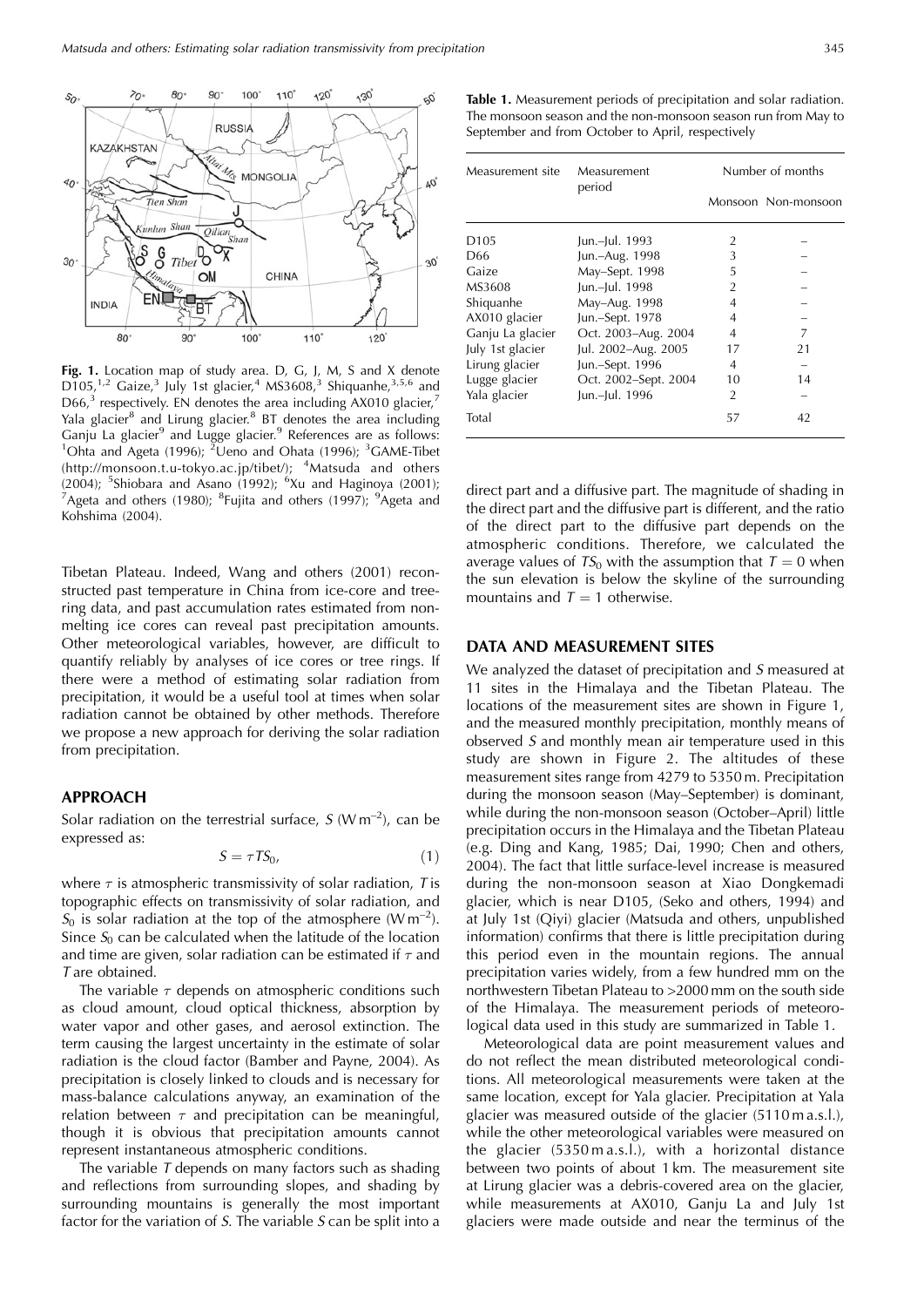

**Fig. 2.** Measured monthly precipitation (bar), monthly mean solar radiation (dashed line) and monthly mean air temperature (solid line) at 11 measurement sites in Figure 1. Precipitation at D105 was adjusted to the value of the bush gauge.

glaciers. The measurement site at Lugge glacier was a debriscovered area on the terminal dead ice. D105, D66, MS3608, Gaize and Shiquanhe stations were in open, flat fields. All measurement sites except those at Ganju La and Lugge glaciers were visited several times during the measurement period. Instruments at July 1st glacier were checked every few days during the summers of 2002–05, but were not checked during other seasons. Instruments at Ganju La and Lugge glaciers were checked once a year (autumn) due to the difficulties of reaching and staying at measurement sites.

Precipitation data were obtained manually at AX010 glacier by regularly measuring the accumulated precipitation in a tank, and automatically at other sites. Weighing rain gauges were used at D66 and MS3608. Unheated tipping-bucket rain gauges were used at the other sites, i.e. D105, Gaize, Shiquanhe, and Ganju La, July 1st, Lirung, Lugge and Yala glaciers. Tipping-bucket rain gauges cannot accurately measure precipitation falling as snow or when the bucket is frozen; and as reported previously, measurements of precipitation, particularly solid precipitation, are adversely affected by strong winds. Therefore, measured



**Fig. 3.** Daily atmospheric transmissivity of solar radiation,  $\tau_{d}$ , and daily precipitation,  $p_d$ .



**Fig. 4.** Monthly atmospheric transmissivity of solar radiation,  $\tau_{\rm m}$ , and monthly mean precipitation rate,  $p_m$ , in the monsoon season (May–September) and the non-monsoon season (October–April). Solid lines denote the approximate lines expressed by Equation (2).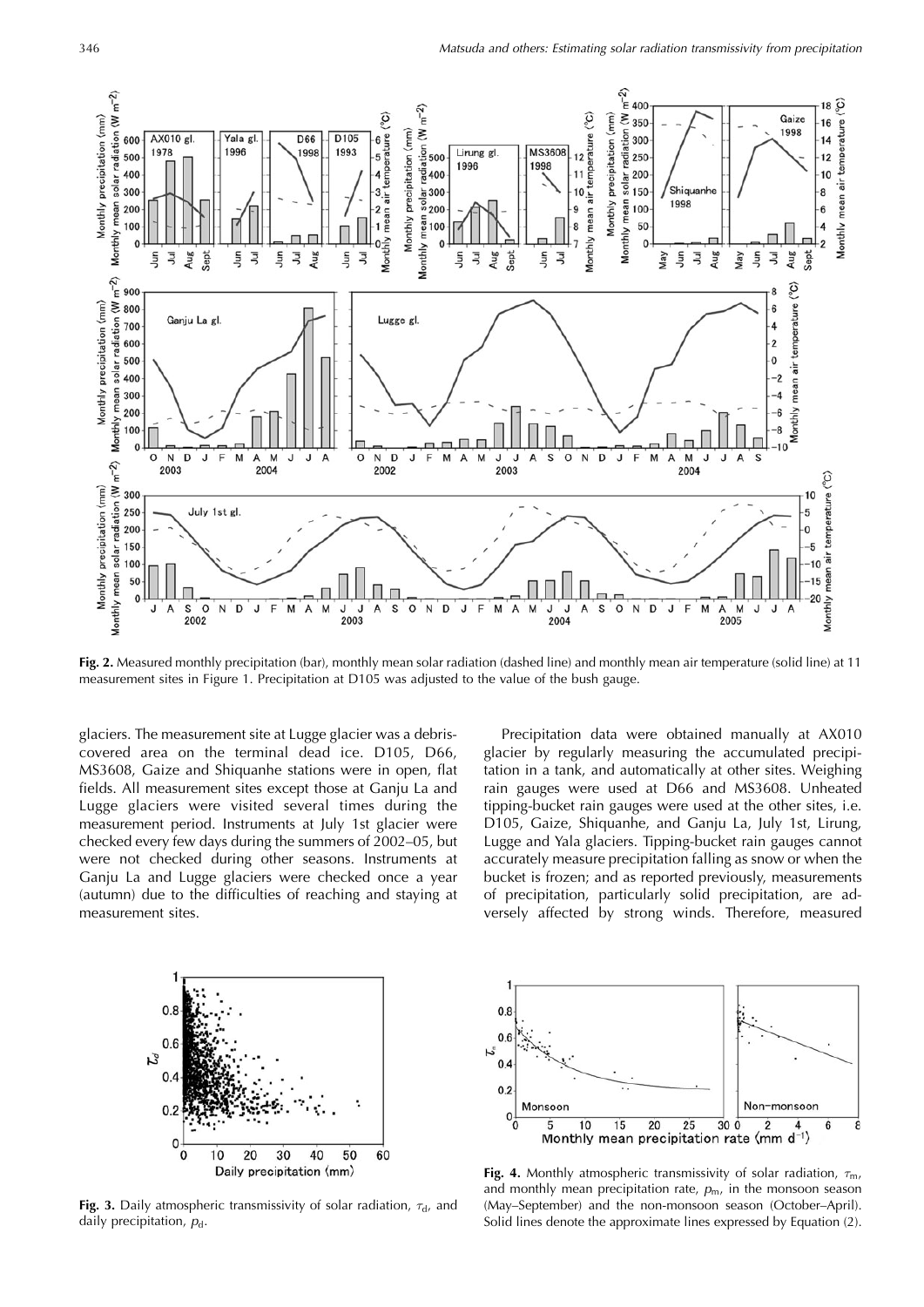

**Fig. 5.** Estimated and observed monthly mean solar radiation at 11 measurement sites. Solid line denotes 1:1 relationship. The *n* and *r* denote the number of data and correlation coefficient, respectively.

precipitation should be adjusted to the 'true' value of the bush gauge or Double Fence Intercomparison Reference (DFIR), which is a practical secondary standard (e.g. Goodison and others, 1998). Precipitation at D105 was adjusted to the value of the bush gauge (Ueno and Ohata, 1996). Since the catch ratios of gauges, which are the ratios of measured precipitation to DFIR value, at the other ten measurement sites are unknown, precipitation measured at these sites was not corrected. The potential impact of the measurement error on this study is discussed later.

The variable  $S$  was measured by pyranometers installed horizontally at all sites. The pyranometers used were EKO MS-800, EKO MS-801, EKO-MS601, Aanderaa solar radiation sensor 2770 and the Robitzsch pyranometer (manufacturer unknown). The Robitzsch pyranometer was used at AX010 glacier only, and S at AX010 glacier was corrected by comparison with that simultaneously measured by the EKO MS-42 pyranometer. All solar radiation data were expected to be accurate to within  $\pm 5\%$ .

The skylines of surrounding mountains were used for calculating daily and monthly means of  $TS<sub>0</sub>$ . The direction and elevation angle of skylines were surveyed at AX010, Ganju La, July 1st, Lirung and Yala glaciers by means of a transit compass. Digital elevation model (DEM) data of ASTER (Advanced Spaceborne Thermal Emission and Reflection Radiometer) Level 3A01 product (http:// www.science.aster.ersdac.or.jp/en/index.html) with 15 m spatial resolution were used for obtaining the skyline at Lugge glacier, and 3 arcsec DEM data by the Shuttle Radar Topography Mission (SRTM) (http://srtm.usgs.gov/, http:// www2.jpl.nasa.gov/srtm/index.html) were used at D105, D66, Gaize, MS3608 and Shiquanhe.

## **RESULTS AND DISCUSSION**

#### **Estimating atmospheric transmissivity of solar radiation**

We calculated daily atmospheric transmissivity of solar radiation,  $\tau_{d}$ , which is defined as the ratio of daily mean observed S to daily mean of  $TS_0$ . The  $\tau_d$  and daily precipitation,  $p_d$  (mm), are shown in Figure 3. The  $\tau_d$ converges toward about 0.2 with the increase of  $p_d$ . The range of  $\tau_d$  is, however, very wide when  $p_d$  is small. Indeed, days without precipitation occur not only during clear weather conditions but also under overcast conditions. Therefore it is difficult to derive  $\tau_d$  from  $p_d$ .



**Fig. 6.** Estimated minus observed monthly mean solar radiation  $\Delta S_m$  as a function of observed monthly mean solar radiation.

We also calculated the monthly atmospheric transmissivity of solar radiation  $\tau_m$ , which is defined as the ratio of the monthly mean observed S to the monthly mean of  $TS_0$ . Figure 4 shows the relation between  $\tau_m$  and monthly mean precipitation rate,  $p_m$  (mm d<sup>-1</sup>), which is monthly precipitation divided by the number of days in the month. There is a favorable correlation between  $\tau_m$  and  $p_m$ , and the approximation of the relation between them is:

$$
\tau_{\rm m} = (0.49 \times 0.88^{p_{\rm m}}) + 0.20 \quad \text{(monsoon)}\n\tau_{\rm m} = -0.044 p_{\rm m} + 0.74 \quad \text{(non-monsoon)}.
$$
\n(2)

Equation (2) is obtained by weighted least squares. Weight is given as the reciprocal of the number of monthly data at the observation sites (e.g. weight at July 1st glacier is 1/17 in the monsoon season and 1/21 in the non-monsoon season; see Table 1). The minimum value of  $\tau_m$  was set as 0.2 when estimating  $\tau_m$  by Equation (2), because of the convergence of  $\tau_d$  toward about 0.2 with the increase of  $p_d$ .

The  $\tau_m$  in the non-monsoon season tends to be larger than that in the monsoon season when  $p_m$  is the same, presumably due to the change of atmospheric conditions, such as the concentration of water vapor and other gases and aerosol, main cloud types and the intensity and frequency of precipitation.

We estimate monthly mean solar radiation,  $S_{m,e}$ , by means of Equation (2) and calculated  $TS_0$ . The  $S_{m,e}$  and the observed monthly mean solar radiation,  $S_{m, o}$ , are shown in Figure 5. Correlation coefficients of all  $S_{m,e}$  and  $S_{m,o}$  are 0.92 in the monsoon season and 0.96 in the non-monsoon season. The relation between  $S_{m,e} - S_{m,o} (\Delta S_m)$  and  $S_{m,o}$  is shown in Figure 6. The average plus and minus standard deviation  $(AV \pm SD)$ , maximum (Max) and minimum (Min) values of  $\Delta S_{\rm m}$  at every measurement site are shown in Figure 7. Almost all absolute values of  $\Delta S_m(|\Delta S_m|)$  are <40 W m<sup>-2</sup>. However, the ranges of  $\Delta S_{\text{m}}$  at D66 and MS3608 are large: 26–52 W m<sup>-2</sup> at D66, and –53 to –83 W m<sup>-2</sup> at MS3608. The spatial variation of complex environmental conditions can cause spatial variation in the relation between precipitation and the effect of clouds on transmissivity of solar radiation; and indeed,  $\Delta S_{\text{m}}$  at D66 and MS3608 is excessively large. Therefore, the error of the estimated monthly mean solar radiation by Equation (2) can be significantly large at some places in the Himalaya and the Tibetan Plateau.

#### **Impact of errors in precipitation measurement**

Systematic errors in the measurement of precipitation are caused by wind-induced bias, wetting loss, evaporation loss, and variances in gauge design (Goodison and others, 1998). Even though wetting and evaporation loss can be ignored, the effects of the other two may be significant, particularly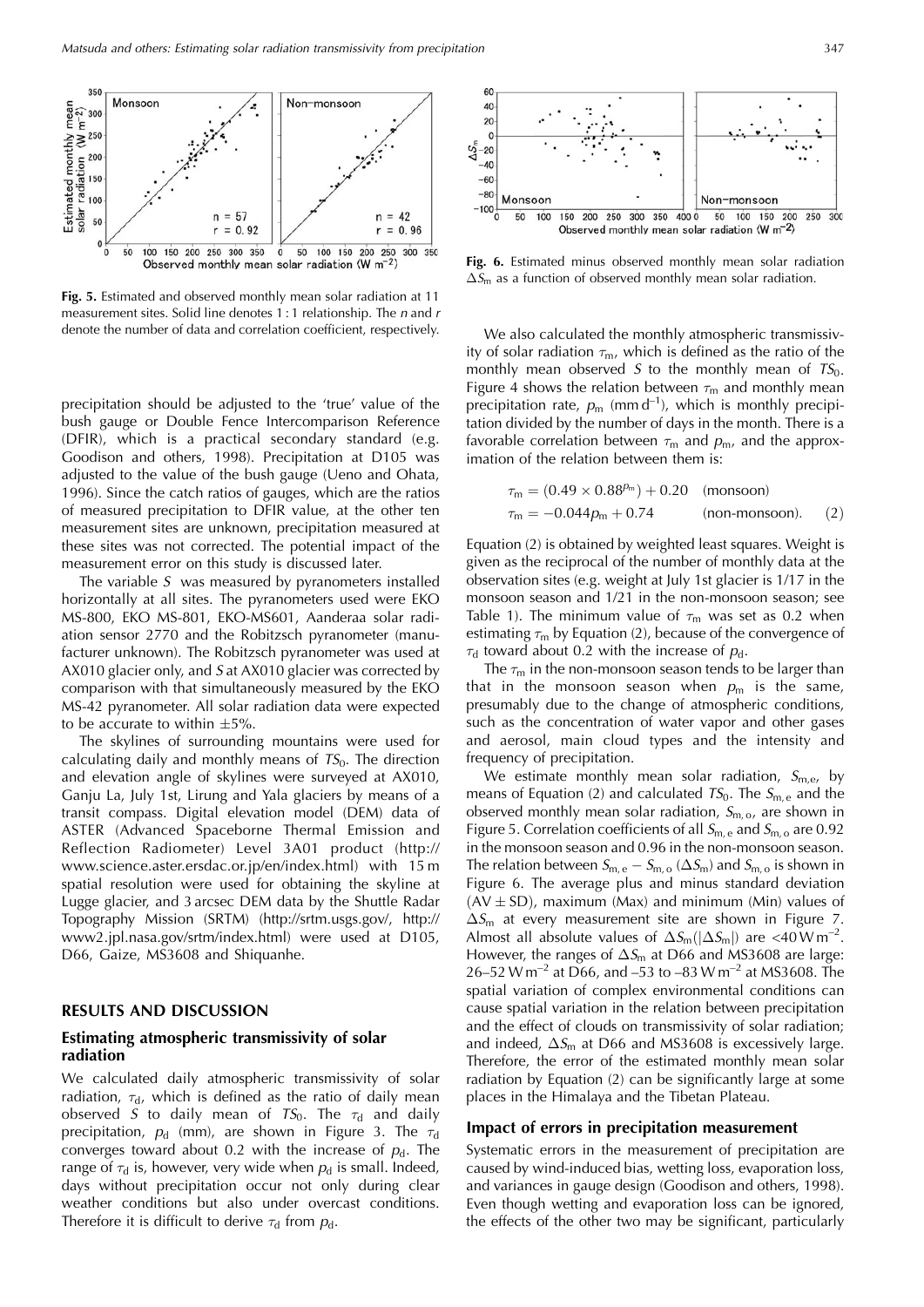

**Fig.** 7. Average plus and minus standard deviation  $(AV \pm SD)$ , and the maximum (Max) and minimum (Min) of  $\Delta S_{\text{m}}$  at every measurement site. Cross denotes maximum and minimum values, circle denotes average value, and bar indicates average plus and minus standard deviation.

when solid precipitation occurs. Precipitation can only be corrected to the values of DFIR or bush gauge at D105. Therefore, precipitation at all other sites was tentatively corrected by means of the following formulas by Kondo and Xu (1997):

$$
p_{d,c} = \frac{p_{d,o}}{C}
$$
 (3)

$$
C = 1 \quad \text{(when } t_a > 11.01 - 1.5e: \text{[rain]})
$$
\n
$$
C = 0.5 \exp(-0.26sU) + 0.5 \exp(-0.16sU),
$$
\n(when  $t_a \leq 11.01 - 1.5e: \text{[snow]})$ 

\n(4)

$$
s = 1 - \frac{1}{1 + \exp(11.01 - 1.5e - t_a)},
$$
\n(5)

where  $p_{d,c}$  and  $p_{d,o}$  are the corrected and measured daily precipitation (mm), respectively,  $t_a$  is daily mean air temperature ( $\degree$ C), e is daily mean vapor pressure (hPa), and  $U$  is daily mean wind speed at the height of the gauge orifice  $(m s<sup>-1</sup>)$ . According to Goodison and others (1998), U is estimated as:

$$
U = \frac{\ln\left(\frac{h}{z_0}\right)}{\ln\left(\frac{H}{z_0}\right)} U_0,\tag{6}
$$

where  $U_0$  is the measured daily mean wind speed (m s<sup>-1</sup>), h and  $H$  are the height of the gauge orifice and wind-speed sensor (m), respectively, and  $z_0$  is roughness length: 0.01 m for winter and 0.03 m for summer (Goodison and others, 1998). We used a roughness length of 0.01 m for the nonmonsoon season and 0.03 m for the monsoon season. The e is estimated as:

$$
e = 6.1078 \times 10^{7.5 \cdot t_a/(237.3 + t_a)} \frac{\text{RH}}{100},\tag{7}
$$

where RH is the daily mean relative humidity (%). Measurement points of  $t_a$ , RH and  $U_0$  are the same as those of solar radiation. When C cannot be calculated due to the lack of data on  $t_a$ , RH and  $U_0$ , C is assumed to be 1 during the monsoon season and 0.7 during the non-monsoon season.

Though the error in measuring precipitation by an unheated tipping gauge can cause a critical error, particularly when considerable precipitation occurs under low-temperature conditions, we assumed that this error in monthly precipitation can be ignored, since precipitation is low in the Himalaya and the Tibetan Plateau during the non-monsoon season, and little snow occurs at the precipitation measurement sites during the monsoon season.

As a result of correction by Equations (3–7), precipitation amounts changed at AX010, Ganju La, July 1st and Lugge glaciers and D66. Average and maximum values of the ratios of the corrected precipitation to the measured precipitation are 1.1 and 1.4 in the monsoon season, and 1.5 and 2.2 in the non-monsoon season, respectively. The correction changed Equation (2) to:

$$
\tau_{\rm m} = (0.49 \times 0.88^{p_{\rm m,c}}) + 0.20 \quad \text{(monsoon)}\n\tau_{\rm m} = -0.029 p_{\rm m,c} + 0.74 \quad \text{(non-monsoon)} \quad (8)
$$

where  $p_{m,c}$  is the corrected monthly mean precipitation ratio (mm d<sup>-1</sup>). Though the empirical equation of  $\tau_{\rm m}$  for the nonmonsoon season changes due to the precipitation increase after correction, the equation for the monsoon season is the same as that before the precipitation correction. This is due to the small correction during the monsoon season, with relatively warm (i.e. little snow) and weak wind conditions during this season. The relation between  $S_{m,e}$  and  $S_{m,o}$ , and that between  $\Delta S_{\text{m}}$  and  $S_{\text{m,o}}$  after precipitation correction are almost the same as those without the correction. Correlation coefficients between  $S_{m,e}$  and  $S_{m,o}$  after the correction are 0.91 in the monsoon season and 0.96 in the non-monsoon season. The  $AV \pm SD$ , Max and Min of v at every measurement site after the correction are also almost the same as those without the correction. Though precipitation correction may be inappropriate, its effect on the empirical equation of  $\tau_m$  seems to be small for the monsoon season, since the corrected precipitation changes little during the monsoon season. However, the relation between  $\tau_{\rm m}$  and  $p_{\rm m}$ should be examined again using the correct precipitation amount for the non-monsoon season.

Even though a proper empirical equation for estimating  $\tau_{\rm m}$  can be obtained, it would be difficult to obtain accurate past precipitation data in mountain regions. Measured precipitation tends to be less than the true value (i.e.  $\tau_{\rm m}$ tends to be overestimated), because measurement errors are caused by the loss of precipitation by wind, evaporation, etc. We estimated the potential overestimation of  $\tau_m$  and  $S_{m,e}$ when the corrected precipitation was less than the actual precipitation. The magnitude of the overestimation of  $\tau_{\rm m}$  $(\Delta \tau_m)$  is estimated from Equation (2) or (8) as:

$$
\Delta \tau_m = 0.49(0.88^{p_{m,c}} - 0.88^{p_{m,t}} \quad \text{(monsoon)}
$$
  

$$
\Delta \tau_m = -0.044(p_{m,c} - p_{m,t})
$$
  
(from Equation (2), non-monsoon)

or

$$
\Delta \tau_m = -0.029(p_{m,c} - p_{m,t})
$$
  
(from Equation (8), non-monsoon) (9)

where  $p_{m}$  is the actual monthly mean precipitation rate (mm d<sup>-1</sup>). When the ratio of  $p_{m,t}$  to  $p_{m,c}$  is 1.5 or 2.5, and when the minimum value of  $\tau_m$  is assumed to be 0.2, the maximum value of  $\Delta \tau_m$  is 0.07 or 0.16 for the monsoon season and 0.18 or 0.32 for the non-monsoon season. The monthly mean  $S_0$  can be about 480 W m<sup>-2</sup> during the monsoon season and about  $430 \text{W m}^{-2}$  during the nonmonsoon season in the Himalaya and the Tibetan Plateau.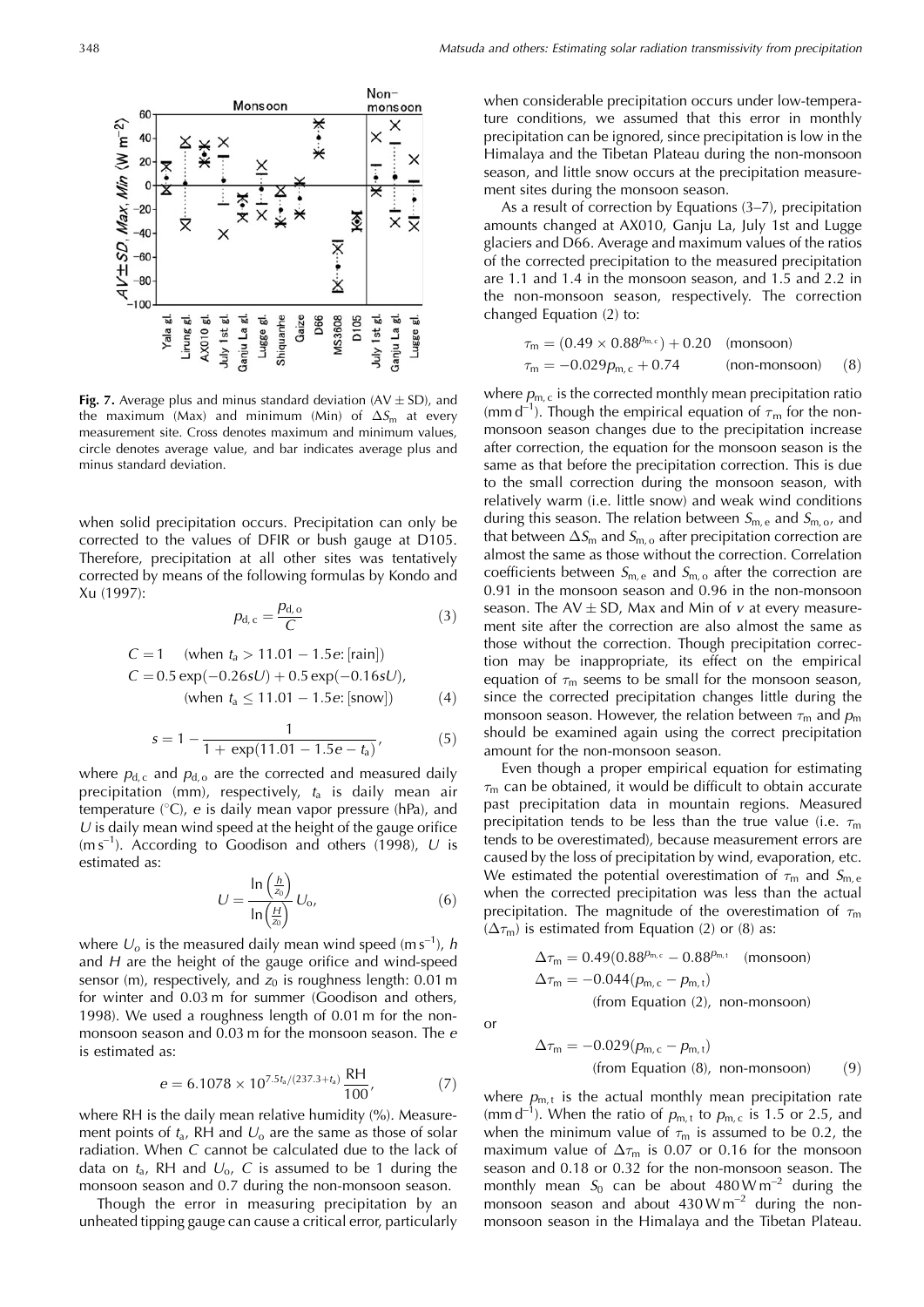Thus, the magnitude of  $S_{m,e}$  overestimation can be 35 or 77 W m<sup>-2</sup> during the monsoon season and 77 or 138 W m<sup>-2</sup> during the non-monsoon season. The  $\Delta \tau_{\rm m}$  during the monsoon season becomes maximum when  $P_{m,c} = 6.3$  mm d<sup>-1</sup>  $(P_{m,t}/P_{m,c} = 1.5)$  or 4.8 mm d<sup>-1</sup>  $(p_{m,t}/p_{m,c} = 2.5)$ . Hence, the input precipitation data need to be highly accurate, particularly when  $p_{m,c}$  is about 5 mm d<sup>-1</sup>. Since there is little precipitation (i.e.  $p_{m,t}$  and  $p_{m,c}$  are small) in the Himalaya and the Tibetan Plateau during the non-monsoon season,  $\Delta\tau_m$  is generally small during this season. However, it should be noted that the magnitude of  $S_{m,e}$  overestimation during this season can be excessively large.

# **CONCLUSIONS**

We examined the relation between the atmospheric transmissivity of solar radiation and precipitation measured in the Himalaya and the Tibetan Plateau. The monthly mean solar radiation was derived from monthly precipitation, latitude, skyline at the measurement site and time.

Although our approach is not suitable for short-term simulations or for high-spatial-resolution studies due to the poor accuracy of the estimated solar radiation, this approach may be useful for computing solar radiation when it cannot be obtained by other methods. For example, after quality control of re-analysis or GCM precipitation data, our method may be helpful to estimate the spatial variations of this solar radiation index over large areas. Since precipitation and temperature are obtainable from ice cores and tree rings in the Himalaya and the Tibetan Plateau (e.g. Yao and Thompson, 1992; Thompson and others, 2003; Zhang and others, 2003), this approach will be useful to evaluate the paleo-condition of glacier mass balance from limited proxies.

#### **ACKNOWLEDGEMENTS**

This study is based on data obtained by the Japan–Nepal joint research Glaciological Expedition in Nepal (GEN); the China–Japan joint project Cryosphere Research in Qingzang Plateau (CREQ); the Japan–Bhutan Joint Research on the assessment of Glacier Lake Outburst Flood in Bhutan; the Oasis project (Historical evolution of adaptability in an oasis region to water resource changes) promoted by the National Institute for Humanity and Nature, Japan; and GAME-Tibet, which is a regional experiment of the GAME (GEWEX (Global Energy and Water Cycle Experiment) Asia Monsoon Experiment). We express our sincere thanks to all members participating in these projects.

#### **REFERENCES**

- Ageta, Y. and S. Kohshima. 2004. Report of Japan–Bhutan joint research 2003 on the assessment of Glacier Lake Outburst Flood (GLOF) in Bhutan. Nagoya, Nagoya University. Graduate School of Environmental Studies; Tokyo, Tokyo Institute of Technology. Graduate School of Bioscience and Biotechnology; Thimphu, Geological Survey of Bhutan.
- Ageta, Y., T. Ohata, Y. Tanaka, K. Ikegami and K. Higuchi. 1980. Mass balance of glacier AX010 in Shorong Himal, east Nepal during the summer monsoon season. Seppyo, J. Jpn. Soc. Snow Ice, **41**, Special Issue, 34–41.
- Bamber, J.L. and A.J. Payne. 2004. Mass balance of the cryosphere: observations and modelling of contemporary and future changes. Cambridge, etc., Cambridge University Press.
- Bintanja, R. and M.R. van den Broeke. 1996. The influence of clouds on the radiation budget of ice and snow surfaces in Antarctica and Greenland in summer. Int. J. Climatol., **16**(11), 1281–1296.
- Braithwaite, R.J. and Y. Zhang. 2000. Sensitivity of mass balance of five Swiss glaciers to temperature changes assessed by tuning a degree-day model. J. Glaciol., **46**(152), 7–14.
- Casal, T.G.D., J.E. Kutzbach and L.G. Thompson. 2004. Present and past ice-sheet mass balance simulations for Greenland and the Tibetan Plateau. Climate Dyn., **23**(3–4), 407–425.
- Chalise, S.R., M.L. Shrestha, K.B. Thapa, B.R. Shrestha and B.B. Bajracharya. 1996. Climatic and hydrological atlas of Nepal. Kathmandu, International Centre for Integrated Mountain Development.
- Chen, T.-C., W.-R. Huang and E.S. Takle. 2004. Annual variation of midlatitude precipitation. J. Climate, **17**(21), 4291–4298.
- Dai, J. 1990. Climate of Qinghai–Tibetan Plateau.. In Dai, J., ed. Climate on the Tibetan Plateau. Beijing, Meteorological Press, 51–196. [In Chinese.]
- Ding, L. and X. Kang. 1985. Climatic conditions for the development of glaciers and their effect on the characteristics of glaciers in Qilian Mountains. Mem. Lanzhou Inst. Glaciol. Geocryol., **5**, 9–15. [In Chinese.]
- Dobson, F.W. and S.D. Smith. 1989. A comparison of incoming solar radiation at marine and continental stations. Q.J.R. Meteorol. Soc., **115**(486), 353–364.
- Duan, K. and T. Yao. 2003. Monsoon variability in the Himalayas under the condition of global warming. J. Meteorol. Soc. Jpn, **81**(2), 251–257.
- Dyurgerov, M.B. and M.F. Meier. 1997. Year-to-year fluctuations of global mass balance of small glaciers and their contribution to sea-level changes. Arct. Alp. Res., **29**(4), 392–402.
- Feng, S. and Q. Hu. 2005. Regulation of Tibetan Plateau heating on variation of Indian summer monsoon in the last two millennia. Geophys. Res. Lett., **32**(2), L02702. (10.1029/2004GL021246.)
- Fujita, K. and Y. Ageta. 2000. Effect of summer accumulation on glacier mass balance on the Tibetan Plateau revealed by massbalance model. J. Glaciol., **46**(153), 244–252.
- Fujita, K., A. Sakai and T.B. Chhetri. 1997. Meteorological observation in Langtang valley, Nepal Himalaya. Bull. Glacier. Res., **15**, 71–78.
- Glover, R.W. 1999. Influence of spatial resolution and treatment of orography on GCM estimates of the surface mass balance of the Greenland Ice Sheet. J. Climate, **12**(2), 551–563.
- Goodison, B.E., P.Y.T. Louie and D. Yang. 1998. WMO solid precipitation measurement intercomparison: results and challenges for the future. In Proceedings of WMO Technical Conference on Meteorological and Environmental Instruments and Methods of Observation (TECO-98). Geneva, World Meteorological Organization, 19–22.
- Greuell, W., W.H. Knap and P.C. Smeets. 1997. Elevational changes in meteorological variables along a mid-latitude glacier during summer. J. Geophys. Res., **102**(D22), 25,941–25,954.
- Hock, R. 1999. A distributed temperature-index ice- and snowmelt model including potential direct solar radiation. J. Glaciol., **45**(149), 101–111.
- Hock, R. 2003. Temperature index melt modelling in mountain areas. J. Hydrol., **282**(1–4), 104–115.
- Houghton, J.T. and 7 others. 2001. Climate change 2001: the scientific basis. Contribution of Working Group I to the Third Assessment Report of the Intergovernmental Panel on Climate Change. Cambridge, etc., Cambridge University Press.
- Kalnay, E. and 21 others. 1996. The NCEP/NCAR 40-year reanalysis project. Bull. Am. Meteorol. Soc., **77**(3), 437–471.
- Kayastha, R.B., T. Ohata and Y. Ageta. 1999. Application of a massbalance model to a Himalayan glacier. J. Glaciol., **45**(151), 559–567.
- Kayastha, R.B., Y. Ageta and M. Nakawo. 2000. Positive degree-day factors for ablation on glaciers in the Nepalese Himalayas: case study on Glacier AXOIO in Shorong Himal, Nepal. Bull. Glaciol. Res., **17**, 1–10.